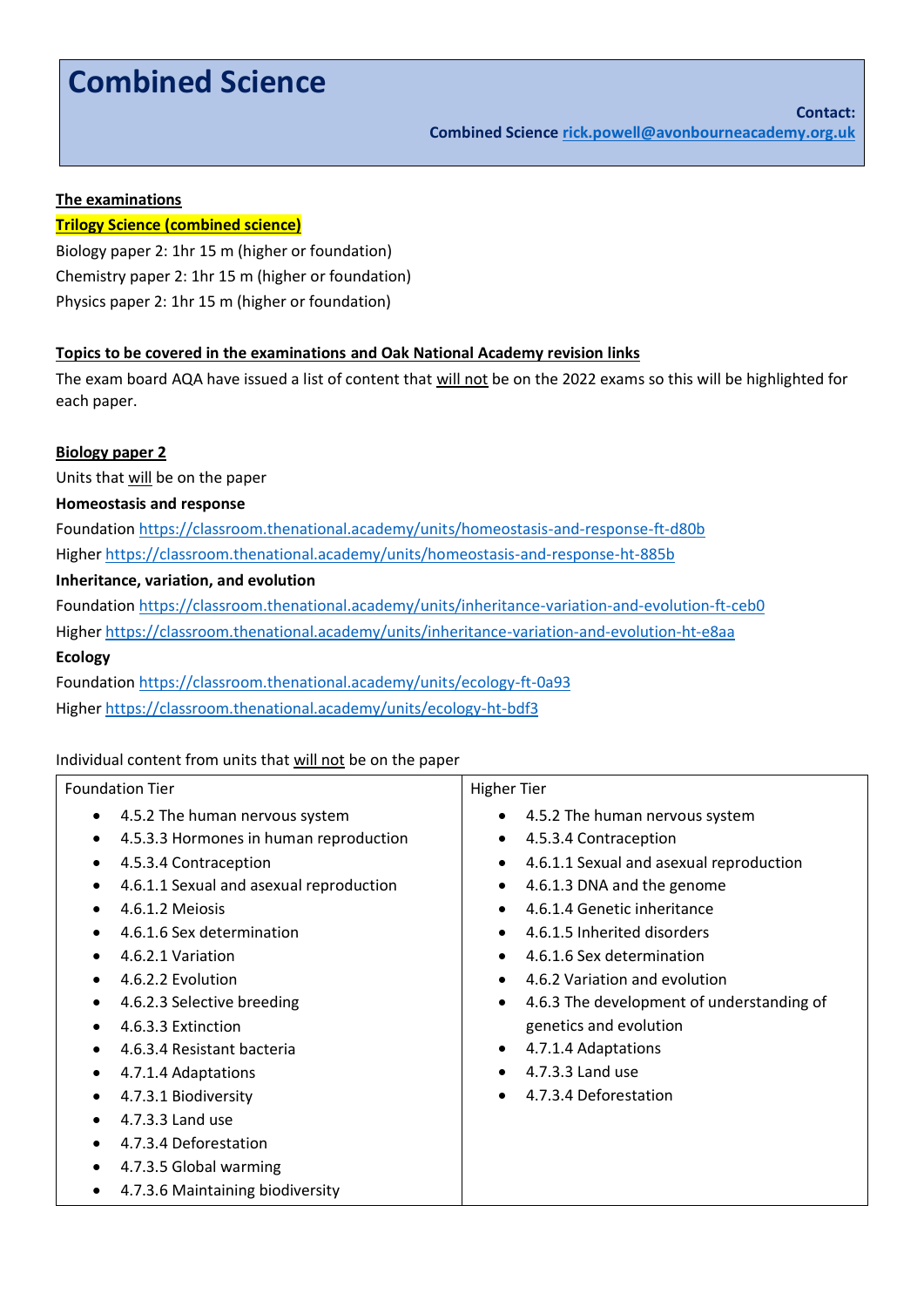## **Chemistry paper 2**

Units that will be on the paper

#### **The rate and extent of chemical change**

| Foundation https://classroom.thenational.academy/units/the-rate-and-extent-of-chemical-change-ft-46d0 |  |  |
|-------------------------------------------------------------------------------------------------------|--|--|
| Higher https://classroom.thenational.academy/units/the-rate-and-extent-of-chemical-change-ht-3fc0     |  |  |
| <b>Organic chemistry</b>                                                                              |  |  |
| Foundation https://classroom.thenational.academy/units/organic-chemistry-ft-bdc3                      |  |  |
| Higher https://classroom.thenational.academy/units/organic-chemistry-ht-7e6f                          |  |  |
| <b>Chemical analysis</b>                                                                              |  |  |
| Foundation https://classroom.thenational.academy/units/chemical-analysis-ft-6abb                      |  |  |
| Higher https://classroom.thenational.academy/units/chemical-analysis-ht-0e18                          |  |  |
| <b>Chemistry of the atmosphere</b>                                                                    |  |  |
| Foundation https://classroom.thenational.academy/units/chemistry-of-the-atmosphere-ft-c5d7            |  |  |
| Higher https://classroom.thenational.academy/units/chemistry-of-the-atmosphere-ht-ec1f                |  |  |
| <b>Using resources</b>                                                                                |  |  |
| Foundation https://classroom.thenational.academy/units/using-resources-ft-be74                        |  |  |

Higher<https://classroom.thenational.academy/units/using-resources-ht-9d74>

#### Individual content from units that will not be on the paper

| <b>Foundation Tier</b>              | Higher Tier                          |
|-------------------------------------|--------------------------------------|
| 5.9.2 Carbon dioxide and methane as | 5.8.2 Identification of common gases |
| greenhouse gases                    |                                      |

#### **Physics paper 2**

Units that will be on the paper

#### **Forces**

Foundation <https://classroom.thenational.academy/units/forces-ft-9dee> Higher <https://classroom.thenational.academy/units/forces-ht-573f> **Waves** Foundation <https://classroom.thenational.academy/units/waves-ft-df6c> Higher <https://classroom.thenational.academy/units/waves-ht-8526>

#### **Magnetism and electromagnetism**

Foundation <https://classroom.thenational.academy/units/magnetism-ft-6f8c> Higher <https://classroom.thenational.academy/units/magnetism-ht-f466>

#### Individual content from units that will not be on the paper

| <b>Foundation Tier</b> | Higher Tier                                                          |
|------------------------|----------------------------------------------------------------------|
| • 6.5.3 Elastic forces | • 6.5.3 Elastic forces                                               |
|                        | • 6.5.4.3 braking forces<br>• 6.7.1 Permanent and induced magnetism, |
|                        | magnetic forces, and fields                                          |

## **Resources to help students revise and prepare**

Oak National Academy

Seneca: <https://senecalearning.com/en-GB/>

BBC Bitesize <https://www.bbc.co.uk/bitesize/examspecs/z8r997h>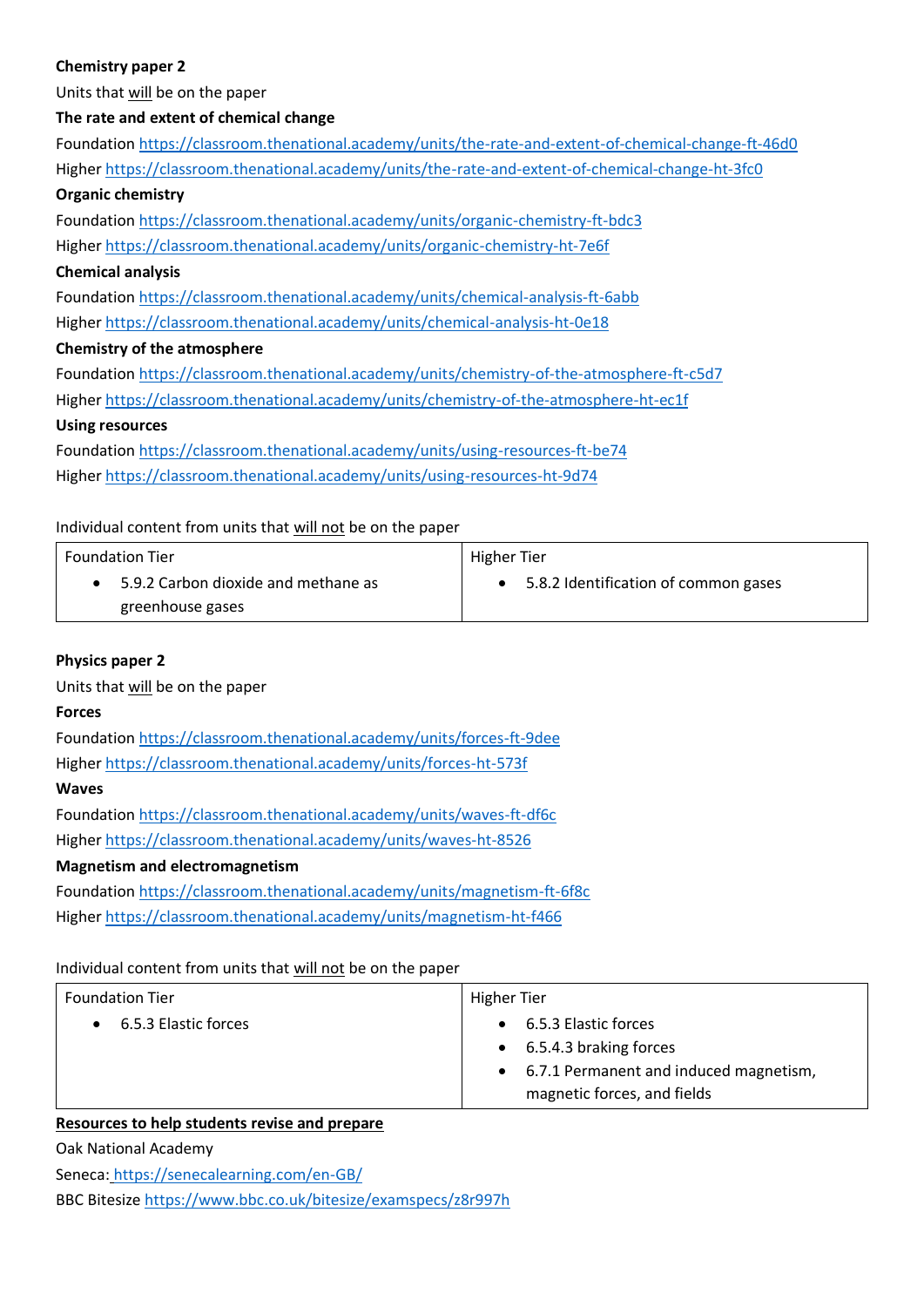## **Triple Science**

#### **The examinations**

#### **Triple Science (Separate sciences)**

Biology paper 2: 1hr 45 m (higher) Chemistry paper 2: 1hr 45 m (higher) Physics paper 2: 1hr 45 m (higher)

#### **Topics to be covered in the examinations and Oak National Academy revision links**

The exam board AQA have issued a list of content that will not be on the 2022 exams so this will be highlighted for each paper.

**Biology paper 2**

Units that will be on the paper

**Homeostasis and response** <https://classroom.thenational.academy/units/homeostasis-and-response-1a15> **Inheritance, variation, and evolution** [https://classroom.thenational.academy/units/inheritance-variation-and](https://classroom.thenational.academy/units/inheritance-variation-and-evolution-0224)[evolution-0224](https://classroom.thenational.academy/units/inheritance-variation-and-evolution-0224)

**Ecology** <https://classroom.thenational.academy/units/ecology-a6da>

Individual content from units that will not be on the paper

- 4.5.2.1 Structure and function
- 4.5.2.2 The brain
- 4.5.2.3 The eye
- 4.5.3.4 Hormones in human reproduction
- 4.5.3.5 Contraception
- 4.5.3.6 The use of hormones to treat infertility
- 4.5.3.7 Negative feedback
- 4.5.4.2 Use of plant hormones
- 4.6.1.3 Advantages and disadvantages of sexual and asexual reproduction
- 4.6.1.8 Sex determination
- 4.6.2 Variation and evolution
- 4.6.3 The development of understanding of genetics and evolution
- 4.6.4 Classification of living organisms
- 4.7.1.4 Adaptations
- 4.7.2.4 Impact of environmental change
- 4.7.3.1 Biodiversity
- 4.7.3.4 Deforestation
- 4.7.3.6 Maintaining biodiversity
- 4.7.4.1 Trophic levels
- 4.7.4.2 Pyramids of biomass
- 4.7.5.3 Sustainable fisheries
- 4.7.5.4 Role of biotechnology